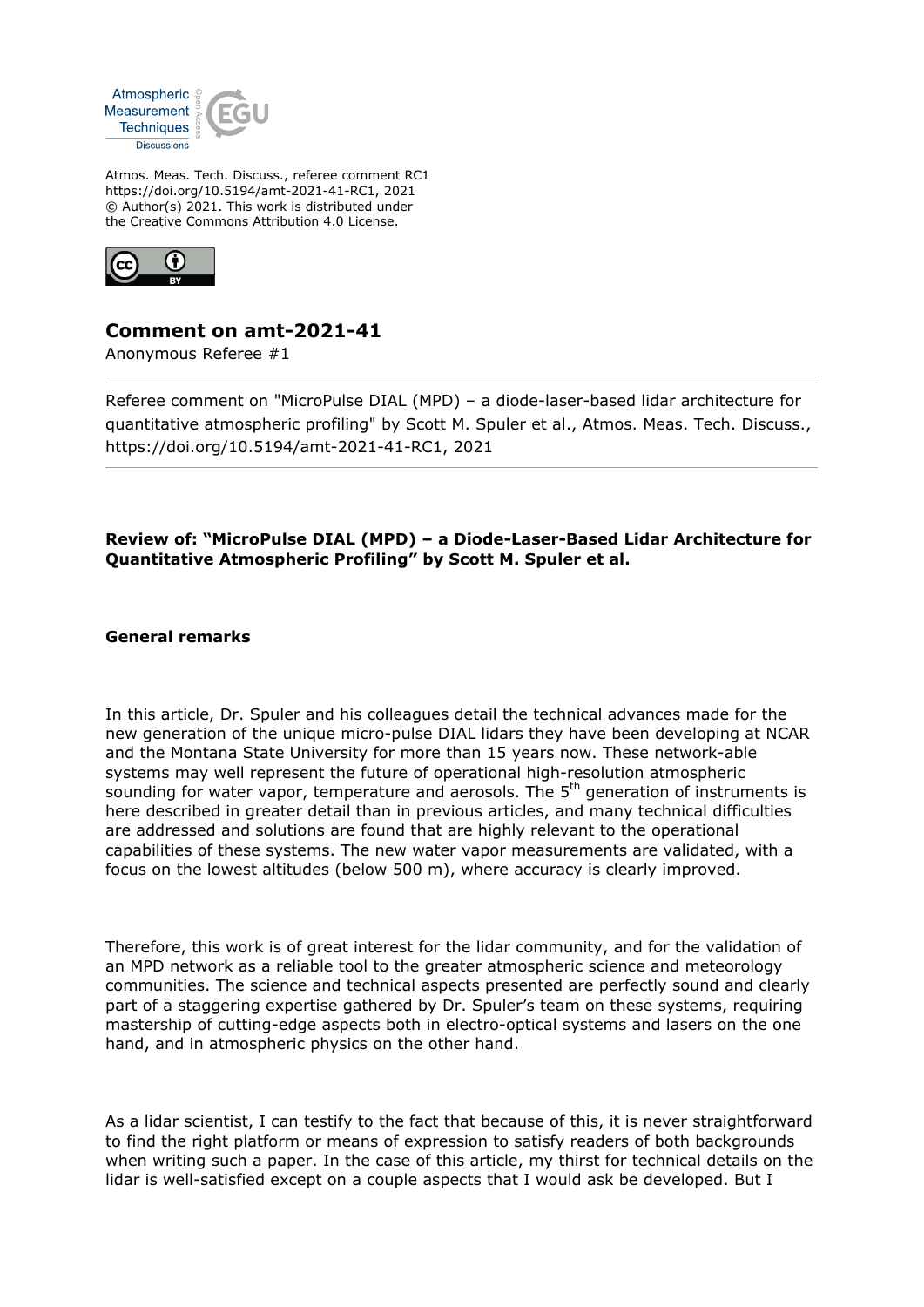wonder if the average reader from the atmospheric science background would find the article too dense as it is. Maybe another reviewer from another background will confront this aspect: a lot of very specific technical aspects are addressed with no real common thread leading from one to the next. The importance given to some developments is not proportional to their relevance to the whole. And mostly there seems to be a lack of structure that would allow a reader to skip certain specific parts and get to what interests them. Some sections are unclear and must be made much easier to understand for the non-expert reader. The overall schematics of the system is given too late in the paper, and there is no outline, yet the reader definitely needs a map to understand where they are in this complex system.

The main path I see out of this issue is to rewrite the introduction with a clear statement of the focus of the paper, an outline, and to separate the introduction sub-sections in a Section 2 that will also include the lidar main schematics. Only then the authors may delve into more details with the transmitter and receiver. Also in those sections there could be more structure, maybe with sub-sections. I am indeed sorry to ask this because these recommendations just amount to reshaping the paper into the orthodox, classical, almost catalog-like structure for a lidar validation paper, whereas the current structure was more out-of-the-box, but I must confess the current shape does not work.

This, and the several new technical aspects I think were not developed enough or unclear, and would maybe entail a new appendix, requires what would be called "major" changes in the article before I would state it is ready for publication. However this should not require too much work, and I am certain the authors would even be able to submit a suitable version in a matter of days.

## **Specific remarks**

I have provided all of my specific remarks in the shape of an annotated PDF manuscript. I also copy the remarks that are not about typos or syntax below, so that they can be more easily addressed by the authors in their reply. Please see the annotated PDF for other corrections.

L12: Please specify at the end of the abstract that the paper will validate the capabilities of the new generation on water vapor measurements only. Maybe give some summarized results.

L47: This intro is a bit unorthodox, with no outline and Figures in the introduction; this is not a problem in itself, but at this point I do not see where the paper is going. There is indeed a lot of information and it would help if an outline was specified somewhere in the introduction. I would suggest here, because the introductive subparts are rather long. And maybe separating them as Part 2. Please also specifiy that the focus of the qualification part of the article is WV measurements and that the HSRL/T capabilities are not developed.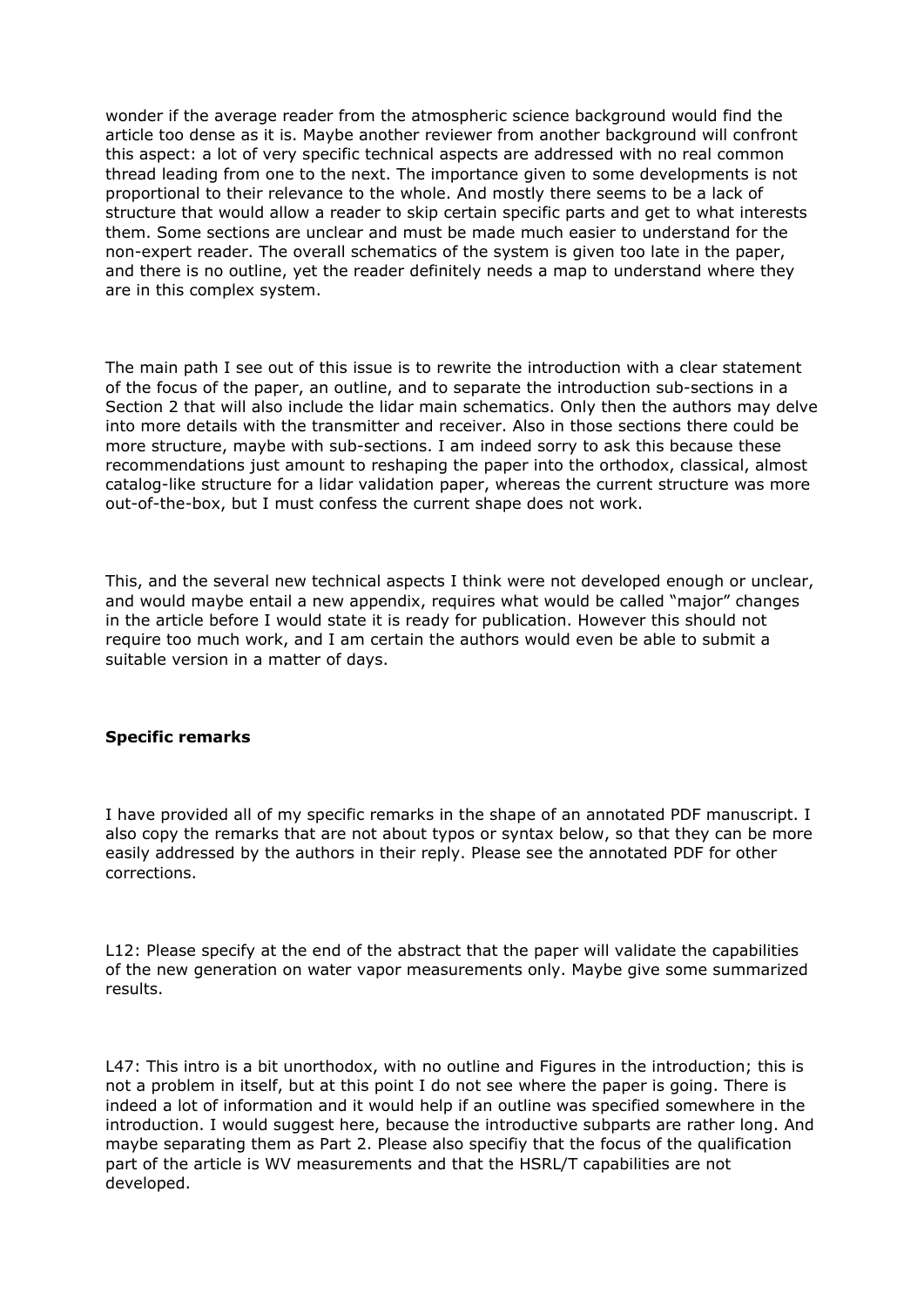L185: It is not mentioned whether the previous part of the setup is made with PM fibers. But if up until then none of the fibers are polarization maintaining, how is it that the polarization alignment required to the passing axis of the Farady isolator / the slow axis of the TSOA does not fluctuate with temperature / fiber flexing?

L208: Meaning unclear.

L216: by attenuation or by modifying the current on the TSOA?

L216: I would not dare criticize the English of a native speaker. But 's possessives are seldom used in academic writing for inanimate objects or concepts. Common exceptions being of course eponyms such as "Student's t-test" or "Parkinson's disease", or the phrase "according to the manufacturer's instructions". Please consider whether this should be modified throughout the article.

L221: I had much trouble understanding this paragraph even though I am familiar with the technology, which make me think this should be made much clearer for other readers.

1) It is unclear what etalon we are talking about here. I do not think the etalon filter at the reception has been mentioned let alone sufficiently described at this stage of the article, nor that several transmission peaks remain within the IF bandpass. But actually the etalon is not what's important here, it is given too much focus.  $\Rightarrow$  Consider omitting it and talking about the receiver bandpass that necessarily allows both ON/OFF wavelengths in.

2) It took me three readings to understand that what you were referring to was the fact that due to leakage in the SWITCHING SETUP (not mentioned), there could be a bi-modal seed.

=> Consider mentioning this instead.

3) This part comes between the description of the setup to measure spectral purity and the results of the experiment. It should definitely be put somewhere else, either before or after.

L233: Consider adding a very short sentence about the impact (or lack thereof) of the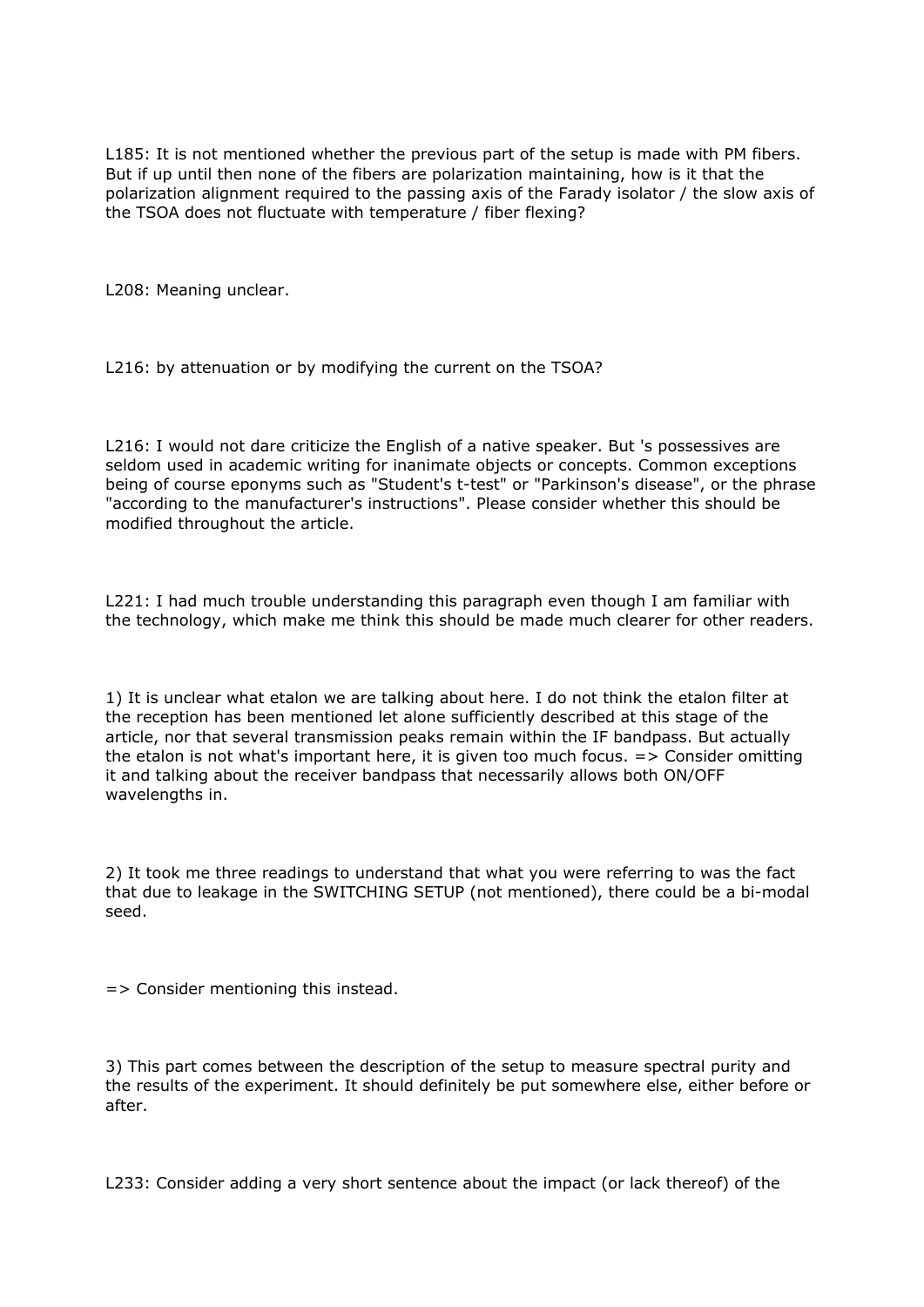pulsed output of the TSOA on the observed spectrum. Basically, it means convoluting the CW spectrum by a frequency comb with 8 kHz FSR and 1.6 MHz envelope, right? So, no impact here.

L246: Please expand on why. In case there is a loss of purity/TSOA output power over its lifetime?

Fig10 legend: O2 has only been mentioned once before in the article, and it may not come to the unaware reader why it is addressed and that it is associated with temperature measurements (please mention it here). I think that despite the citation of Stilwell 2020 in the introduction, there should be a summarized explanation of the measurement principles before, in a third part of a new section 2 using also the current 1.1 and 1.2. Maybe the schematics of Figure 11 and the associated text could be put there.

L266: I think this problem could be solved by first describing the instrument as suggested hereabove.

Figure 11: The polarization controllers are not described in the text and may respond to a previous question of mine. Please consider adding a word about them in the adequate section.

L282: Could be expressed more clearly.

L294: between the emitted beam and the receiver field of view (overlap between what? undefined yet)

L295: Loose statement. Not as much typical as perfectly theoretical. The authors could be more precise and even give the textbook formula for hyperfocal distance  $H = D/FOV =$ 450mm/150µrad = 3km, which helps discuss what follows.

If I may delve deeper into that matter, if one focuses at 3 km, one gets both 1.5 and infinity in focus, and thus full overlap after 1.5 km. Was it achieved in practice?

L307: It unclear here why adding a separate smaller receiver with a larger FOV, compared to another channel with larger FOV on the same receiver, changed this aspect. But this can be explained using the formula above. Using the same receiver with Kfov times larger FOV you get H/Kfov full overlap range for the WFOV channel, but Kfov<sup>2</sup> more background noise, meaning the near range to reach a threshold SNR is not so good. Using a separate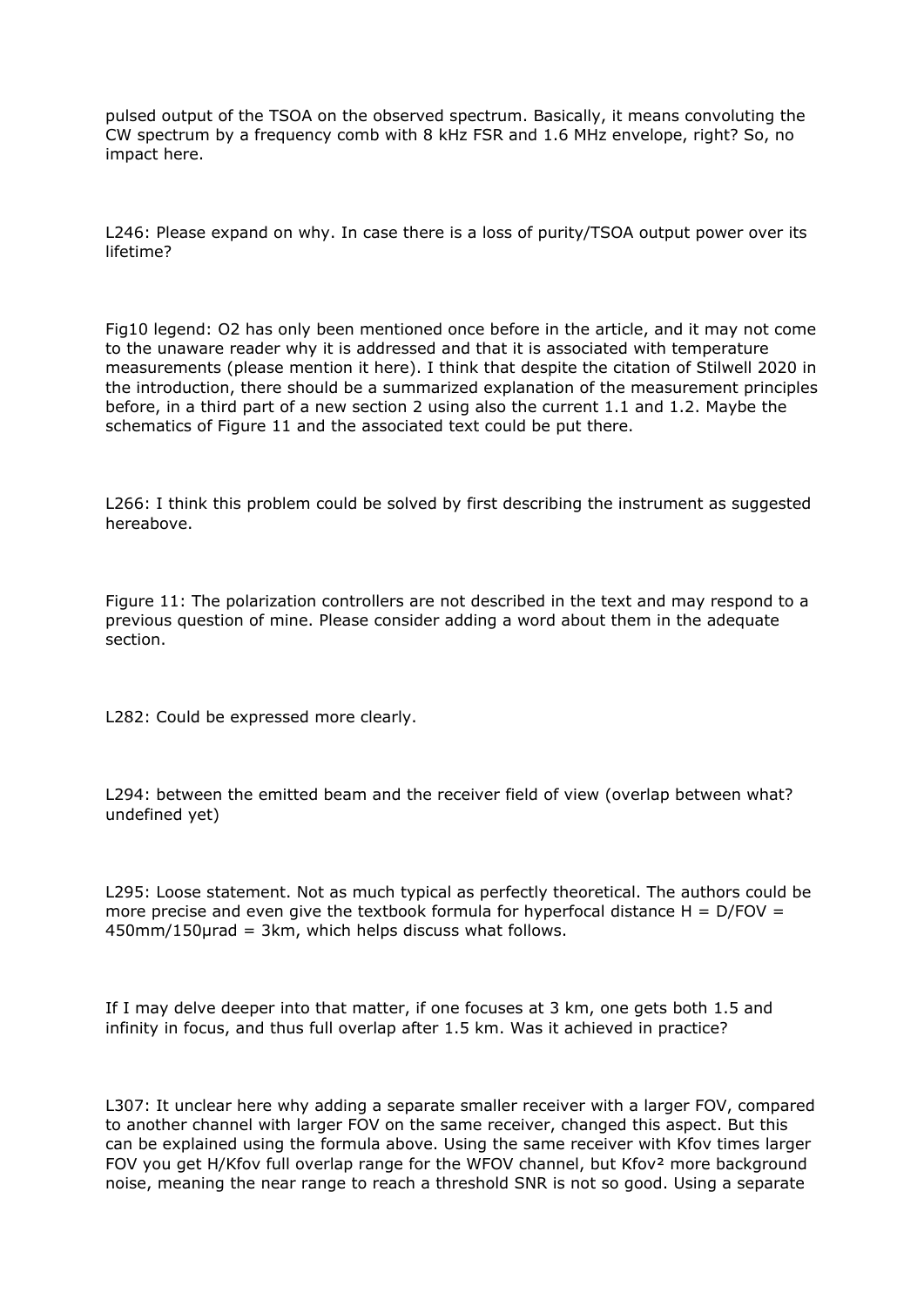Kd times smaller receiver (independent of FOV), you get H/Kd full overlap range, but no more background noise relative to the signal. This could be better explained in Annex A. Of course, this formula may be an oversimplification, but then an extra figure plotting Signal & Noise or SNR vs range for NFOV, WFOV, separate WFOV could be used, supporting the discussion about the noise figures of Appendix A.

This brings another question: Isn't the smaller receiver equivalent to adding a smaller pupil stop in the WFOV channel? I suppose the concentric emitter/receiver beam configuration prevents that.

In any case, I would be interested in seeing a small discussion in Appendix A.

L308: Unclear. Same sky background photocount, as explained in Appendix A, but not the same for the signal photocount, right?

L325: Thanks for pointing this out. Narrowband filtering (even in Raman lidars) is so terribly dependent on angles of incidence, and this effect of non-common path between Raman or DIAL channels so often overlooked.

L335: unnecessarily heavy

L357: Unclear. Indeed, this works perfectly. But in the Gen5 MPD, there isn't a field stop, right? Why not? Do I understand correctly that you prefer to validate thereafter that this is not a problem?

L362: Despite the experimental results, this statement is a strong one considering the opposing claims of Spath et al. 2020, and could be substantiated a bit more. I really think a theoretical/simulation approach would help here.

- What is the etalon CWL shift (or peak broadening maybe) associated with 3 mrad? Then what is the resulting change in the observed WV absorption cross-section? What is the WV concentration bias that ensues?

More generally, knowing the FOVs, diameters and focal lengths of the receivers, it is possible to roughly calculate or more precisely simulate how the etalon peaks would shift/broaden at short ranges. At what range do we only get xx% change in effective CWL, yy% change in observed cross-section, and zz% bias in WV concentration?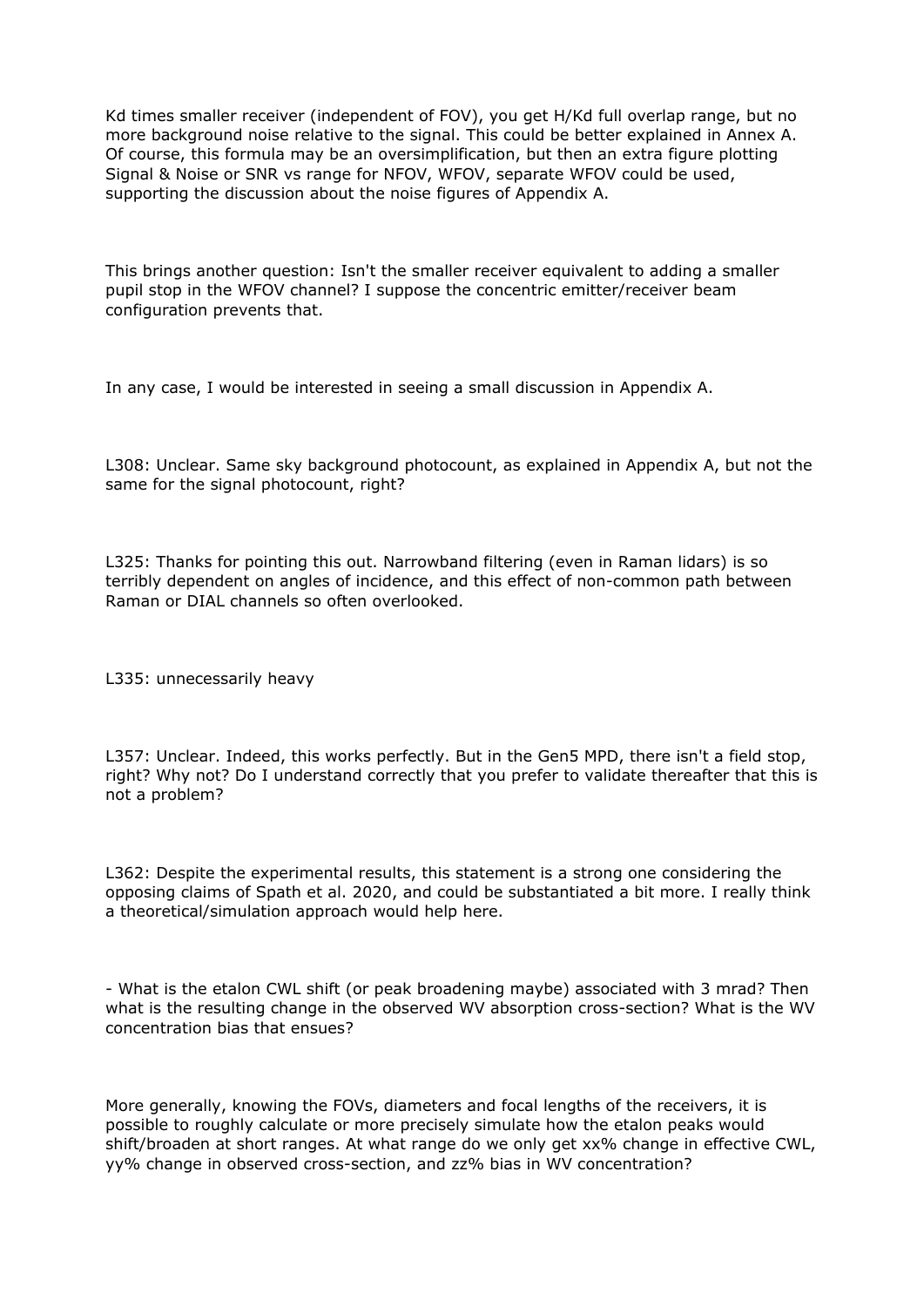S3.4: This whole section is interesting and very important for operational deployment of these lidars. But it is very confusing as it is. Please consider rewriting it entirely, taking into account my comments below.

L366: heavy

L369: The spectral/modal behaviour of the TOSA is known to change tremendously between CW & pulsed operation, if the thermal load varies. How is this mitigated/taken into account?

L370: For this scan, one needs to make sure the backscattered light follows the exact same path as light gathered from the beam's propagation in the atmosphere. On the main lidar schematics I see it would be in the focal plane of the telescope. Please state this plainly and refer to the figure as this is quite important.

Also, laser light reflected back into the TSOA could be damaging. Please explain why it is not.

L373: This is very unclear and yet crucial. The central sentence states that the scan is simultaneous, which is, I believe, incorrect. How then could the respective transmissions of the online and offline channels be separated? The detector would add both of their contributions.

The only way I would understand the results is if two scans are not done simultaneously but in a sequence, both with the online laser turned off and offline laser emitting. The first (red) scan is done with the switches adressing the online laser. Because it is turned off, we only see the leaks through the switches. The second (black) scan is done with the switches adressing the offline laser. Then we see the full power. So the red curve is basically the black curve attenuated by the switches and with a noise floor.

If that is correct, this section is extremely confusing and should be rewritten from scratch, detailing the steps rigorously. The two channels online/offline turned on and off are inherently tricky to talk about in a clear way; please indulge the reader.

L376: These two results come too soon, they should come at line 399, and as already done, line 401.

L382: What are the n channels? This could be at least three things: the range channels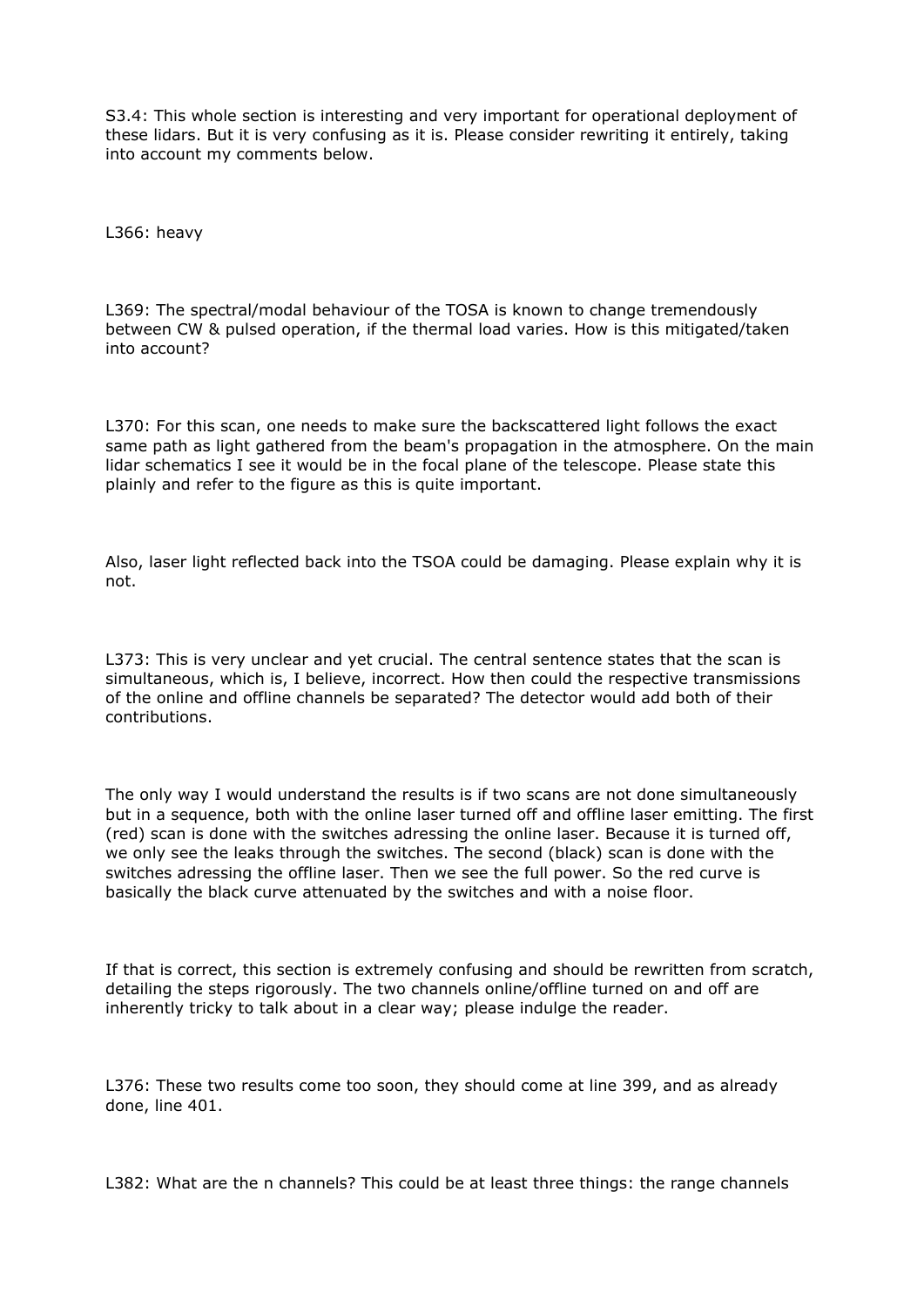i.e. the range bins as defined later in the paper, the online/offline channels, the NFOW and WFOV channels. I first thought it was range channels. But then at line 395, I saw g1/g2, so there are two of them and I was wrong. After much pondering, I still do not know.

L398: State here the results in terms of peak effective width, the distribution of  $w(x)$  that was found, and the associated standard deviation for x.

L403: Confusing, please rephrase. I am confused by "transmitted" as it could refer to the laser transmitter as you named it, and by the "location" of the wavelength, rather than its value; please avoid those terms and 's when rephrasing. Also, detail which wavelength:

"(the value of) the wavelengths transmitted by the etalon"

Is that correct? Or did I get it wrong and it actually refers to:

"(the values of) the emitted wavelengths"

On a side note, I have trouble with "Transmitter" (instead of "Emitter") in the whole document. I assume the former is more correct in English, but it certainly is confusing when we are talking about the transmitted wavelengths sent into the atmosphere by the laser source, and the transmitted wavelengths through the etalon. In other languages, a transmitter conveys a signal that is already there, does not create it.

L406: I see transmit\*ted\* pulse also below, line 427. Which is best? I would argue the one with the participate.

L411: I believe MCS is undefined until 3.6.

L415: corresponding to what range? This seems useful as a lower bound for Rmin, independent of laser pulse duration. Can it be chosen?

L415: How is this chosen? Can it be reduced?

L418: This paragraph lies right between the discussion on pulse length and its conclusion,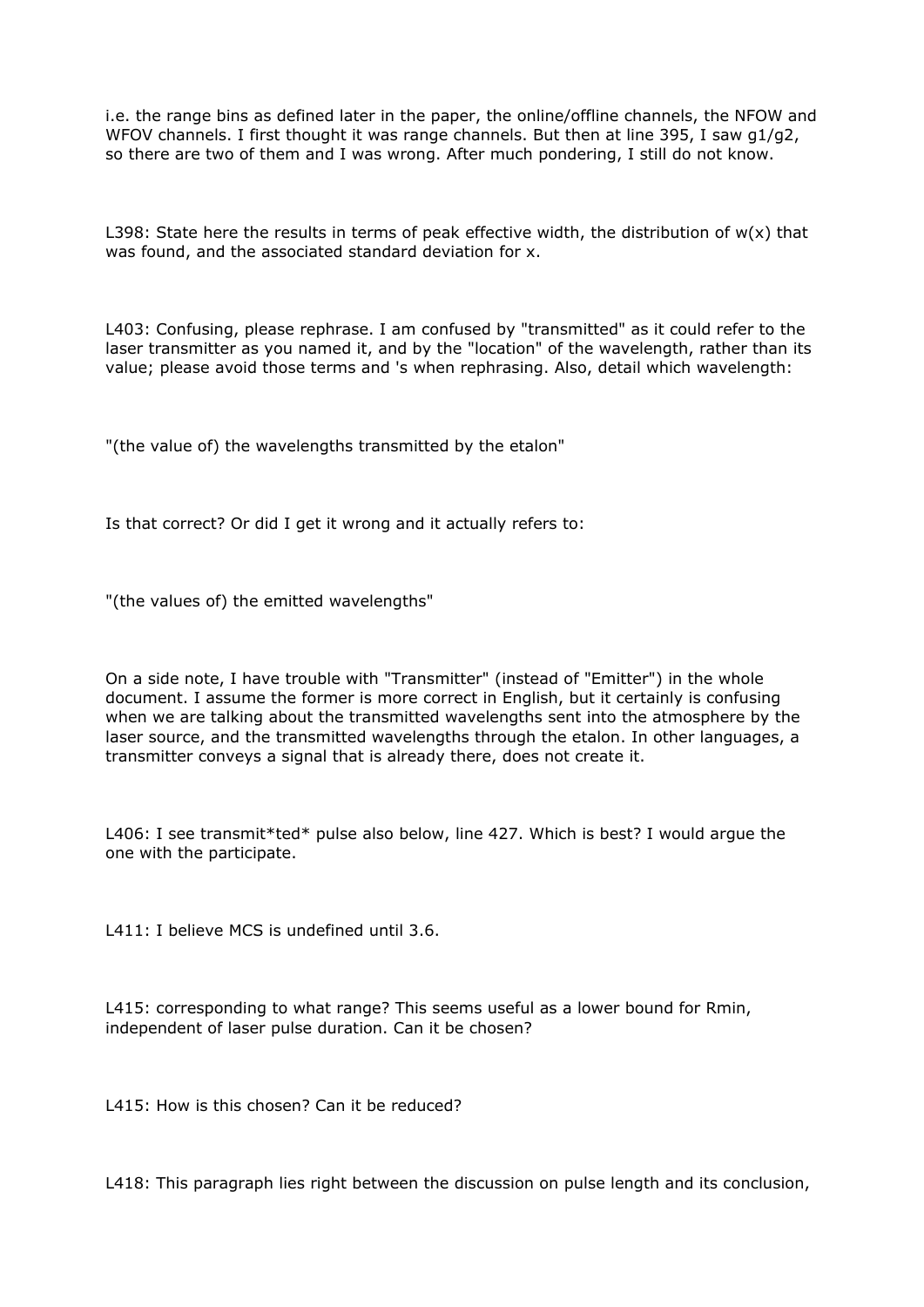i.e. the choice made for the Gen 5 instrument. As a result, we do not understand where the line of thought of line 417 is leading. Please consider reuniting line 417 and line 434. The discussion about after-pulses is interesting, but it should be put elsewhere. Maybe just after line 442.

Fig13: I wish I could see Rmin in Figure 13. For a while I thought there had been a confusion between R3 and Rmin. Also, what is R0, shouldn't it be just 0? And R3, just a random range?

Also I don't understand why the photon accumulation time doesn't just create a wider rectangle.

L438: SNR previously undefined.

L454: Please choose transmit, transmitted or transmitter throughout the document.

L457: Still, this requires photodetectors that are unspecified here, and not on Figure 11. What type of detectors? Are they calibrated?

L460: This long paragraph detailing the advantages of a custom FPGA system and Ethernet communication does not seem so important here and could be shortened to two sentences.

L471: there or here?

L490: It intuitively seems sub-optimal to the uninformed reader to perform smoothing in two steps. If it had to be done at 10 min, 170m resolution, why not do it in the first place (line 473). Maybe add a short sentence here to explain that.

L493: What is said here is very true, linear propagation of errors does not work at all and another method is required. This bootstrapping method, which in all honesty I did not know of, could work. However I do not find enough information here to properly understand it and evaluate if it does, given the problem of finding enough actually independent samples, but of the same atmospheric column, in the lidar data. Variability is certain at the 10-min / 170 m scale. So I do not understand which samples or profiles are compared. I could not procure the book Hastie et al 2001, but it seems to deal with random samples in general and not signals. In what I could find online, examples involve stationary random processes, but the atmosphere is all but stationary.